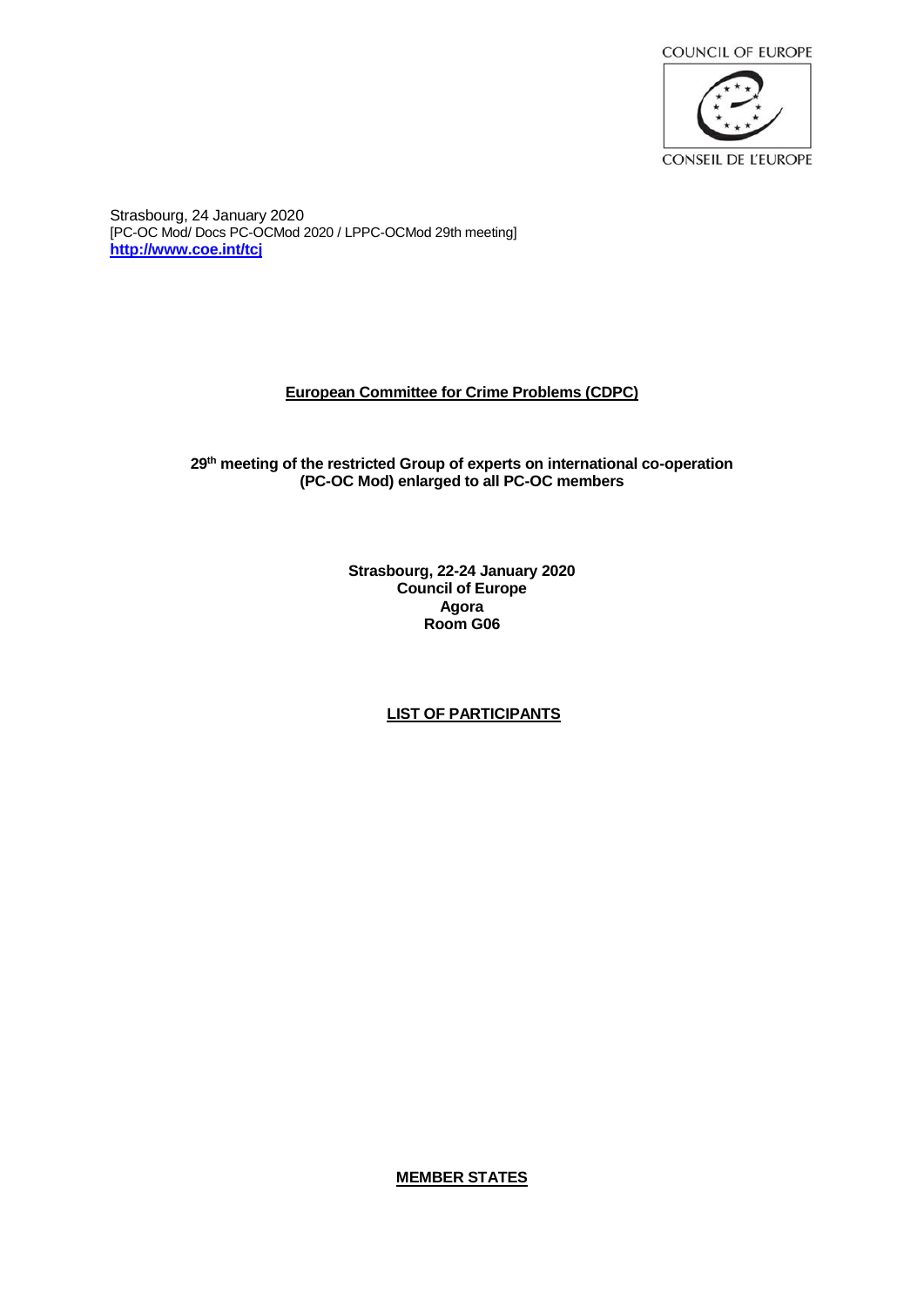## **AUSTRIA**

Ms Barbara GOETH-FLEMMICH, Director, Head of Division for International Penal Law, Ministry of Justice, Museumstrasse 7, A - 1070 VIENNA

#### **AZERBAIJAN**

Mr Adil ABILOV, Head of the Internatioanl cooperation Department, Ministry of Justice of the Republic of Azerbaijan, 1, Inshatchilar avenue, BAKU AZ 1073,

#### **CZECH REPUBLIC**

Ms Gabriela BLAHOVA, Director of the International Department for Criminal Matters, Ministry of Justice of the Czech Republic, Vysehradska 16, 128 10 Praha 2, Czech Republic

#### **FINLAND**

Mr Juhani KORHONEN, Ministerial Counselor, International Judicial Assistance, Ministry of Justice POB 25, 00023

## **FRANCE**

M Pierre GIRAUD, Magistrat, Adjoint au chef du Bureau de l'entraide pénale internationale, Direction des affaires criminelles et des grâces, Ministère de la justice, 13, place Vendôme, 75042 Paris Cedex

#### **ITALY**

Ms Raffaella PEZZUTTO, Judge, Member of the Minister's Cabinet, Ministry of Justice, Via Arenula, 70, 00186 Rome

### **LITHUANIA**

Ms Andrada BAVEJAN, Head, Legal Cooperation Division, International Law Department, Ministry of Justice, Gedimino Ave 30/1, LT - 2600 VILNIUS

#### **NORWAY**

Ms Liv Christina EGSETH, Policy Director, Ministry of Justice and Public Security, PB 8005 Dep 0030 OSLO

Ms Silje HOLTEN, Adviser,Norwegian Ministry of Justice and Public Security

#### **PORTUGAL**

Ms Joana GOMES FERREIRA, Procureur, Coordenadora dos Serviços de Cooperação Judiciária Internacional em matéria penal, Procuradoria Geral da República, Rua do Vale do Pereiro n° 2 - 4 e , P - 1200 LISBOA

#### **RUSSIAN FEDERATION**

Mr Vladimir ZIMIN, Senior Assistant to the Prosecutor General of the Russian Federation on special issues, Ul. Bolshaya Dmitrovka 17 A, RUS – 125993 GSP MOSCOW

#### **SWITZERLAND**

Mme Gaelle MIELI, Département fédéral de justice et police DFJP, Office fédéral de la justice OFJ, Domaine de direction Entraide judiciaire internationale, Traités internationaux, Bundesrain 20, 3003 Berne

#### **TURKEY**

Mr Guray GUCLU, Judicial Counselor, Permanent Representation of Turkey to the Council of Europe

#### **UKRAINE**

Ms Tetiana SHORSTKA, Head of Division, Department of International Private Law and International Legal Assistance, Ministry of Justice,13, Horodetskogo, UA - 01001 KYIV

#### **UNITED KINGDOM**

Ms Amanda SHIELS, Policy Advisor – Extradition, Home Office, 2 Marsham Street, LONDON

## **OTHERS**

#### **CONSULTANT**

Mr Miroslav KUBICEK, U trznice 4/1162, Prague 2, Czech Republic, 120 00